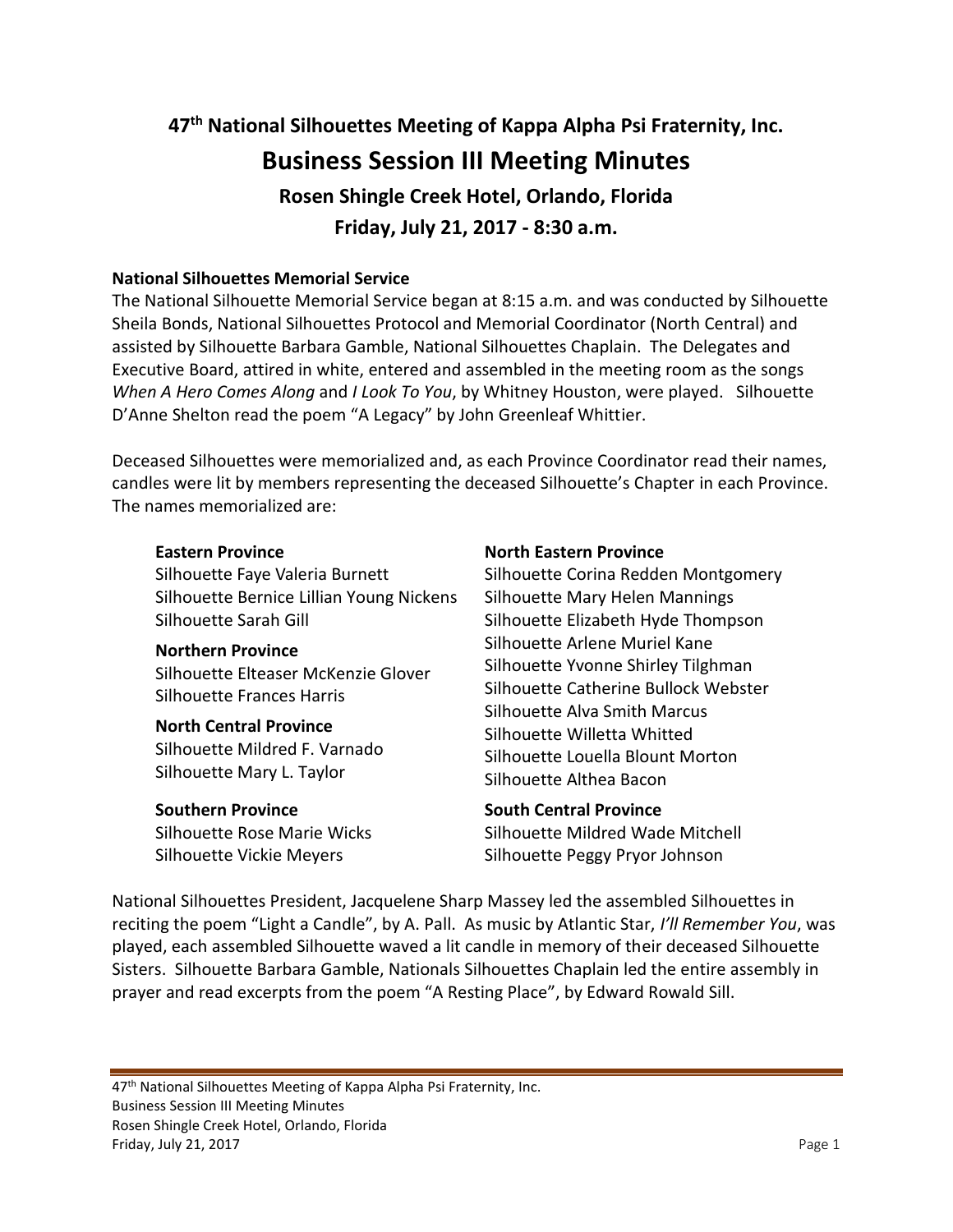# **National Silhouettes Third Business Session**

Silhouette Jacquelene Sharp Massey, National Silhouettes President, called the Third Business Session of the National Silhouettes meeting to order at 8:58 a.m. Recognition was given to members of the Executive Board for their loyal and faithful service to the National Silhouettes of Kappa Alpha Psi Fraternity, Inc.

M. Elaine Kinloch, National Historian presented a book of charters for all Silhouettes Chapters, and created a commemorative charter to those chapters who did not have a charter. Her submission has been electronically chronicled and will be presented to the National Financial Secretary to be continued as new chapters are added. Additionally, Province Coordinators were recognized for their support in this effort.

# **Roll Call**

National Silhouettes Financial Secretary, Shirley Pinckney, conducted the roll call; including the members-at-large, 62 delegates attended.

Albany (GA), Anchorage (AK), Ann Arbor-Ypsilanti-Inkster (MI), Arlington Grand Prairie (TX), Atlanta (GA), Augusta (GA), Baltimore (MD), Baton Rouge (LA), Birmingham (AL), Bowie-Mitchellville (MD), Carrollton-Douglasville (GA), Charleston (SC), Charlotte (NC), Chesapeake-VA Beach (VA), Cleveland (MS), Columbia (MD), Columbia (SC), Columbus (OH), Dallas (TX), Daytona Beach (FL), Decatur (GA), Decatur-Athens (AL), Denver (CO), Detroit (MI), Durham (NC), East St. Louis (IL), Germantown (TN), Greensville (SC), Hampton-Newport News (VA), Hattiesburg (MS), Hendersonville (TN), Houston (TX), Huntsville (AL), Indianapolis (IN), Jacksonville (FL), Knoxville (TN), Lansing (MI), Long Beach/Inglewood/South Bay (CA), Los Angeles (CA), Louisville (KY), Memphis (TN), Mobile (AL), Montgomery (AL), Nashville (TN), New Orleans (LA), Norristown (PA), Orlando (FL), Petersburg (VA), Philadelphia (PA), Plainfield (NJ), Pontiac (MI), Portsmouth (VA), Riverside (CA), Silver Spring (MD), Syracuse (NY), Tampa (FL), Upper Marlboro/Waldorf (MD), Washington (DC) Wilmington (DE), 32 Members-at-Large. Membership Talley: 59 Chapters, 1 member at large, 142 votes

# **Presidential Awards and Recognitions**

Presidential awards continued and President Massey thanked the Auxiliary leaders, Executive Board and Province Coordinators, for their support and dedication and presented each one with a thank you and a gift.

- $\triangleright$  Community service awards were presented Large – Baltimore (35 or more members) Medium – Tampa (15 – 34 members) Small – Long Beach/Inglewood/South Bay (5-14 members)
- $\triangleright$  Chapter with greatest sustained yearlong growth Augusta, GA with a 233% increase
- $\triangleright$  Largest Chapter (most members) Philadelphia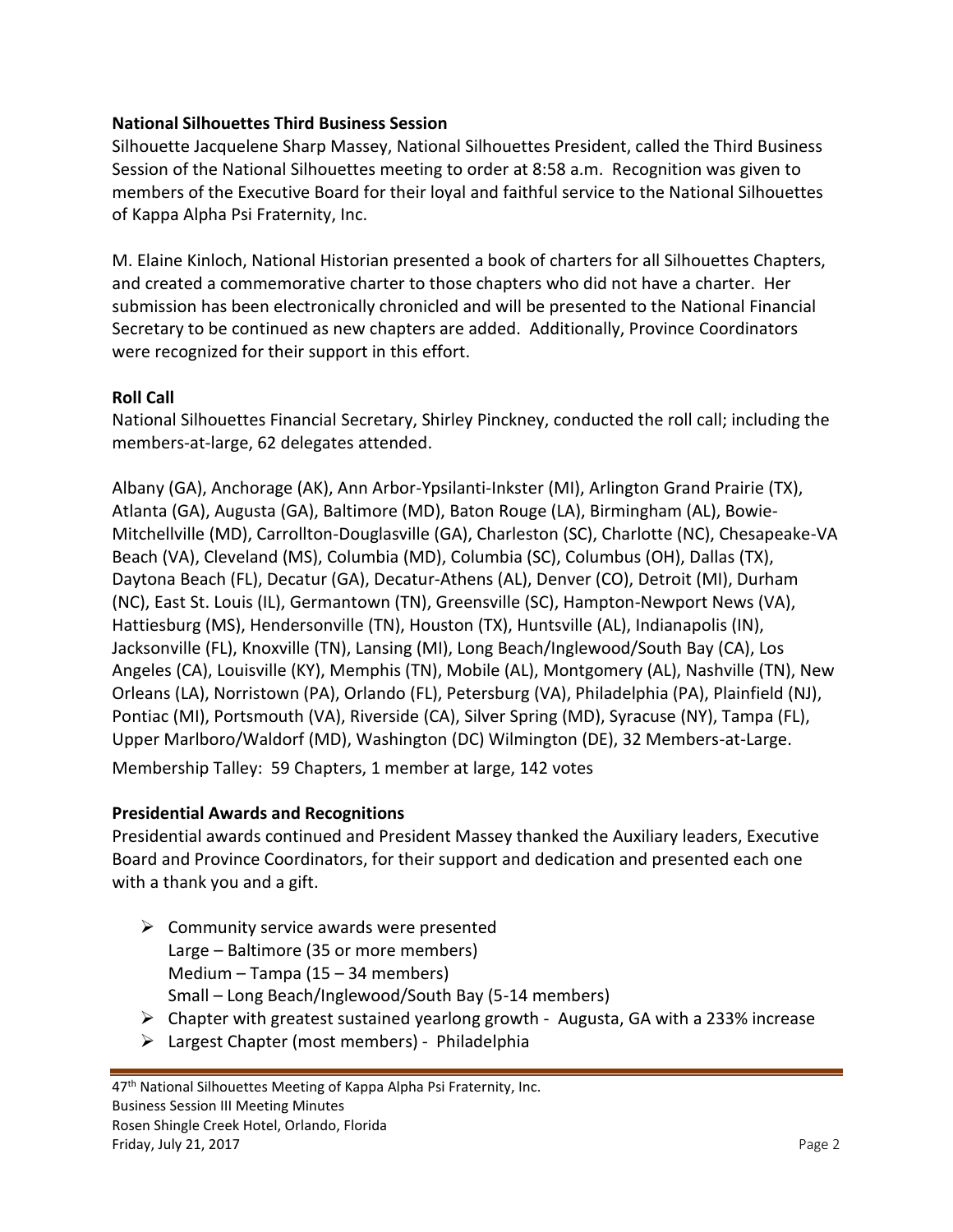- $\triangleright$  Province with the most chapters Eastern Province with 14 chapters
- $\triangleright$  Province with the largest number of members Eastern Province with 270 financial members
- $\triangleright$  Commemorative Certificates were presented to National Committee members, and to Committee Chairs/Co-Chairs in recognition of outstanding commitment and support to the National Silhouettes of Kappa Alpha Psi Fraternity, Inc. 2017 Anniversary Steering Committee – Silhouettes Nadine Bonds, Chair /Janice Hall Dean, Co-Chair Bylaws Committee – Silhouette Nadine Bonds, Chair Credentials/Registration Committee – Silhouette Tanya Wilson, Chair Elections/Tellers Committee – Silhouettes Janice Coats-Hardy, Chair, Dee Moten, Co-Chair Evaluations Committee – Silhouette Jacquelene Wilcher, Chair Members at Large Committee – Silhouettes Arlene Hightower, Chair, Wilma Elise Thomas, Sylanda Ervin-Howard, Co-Chairs Memorial Committee – Silhouettes Barbara Gamble and Sheila Bonds, Chairs National Health & Wellness Committee – Silhouette Janice Hall Dean, Chair Nominating Committee – Silhouette Cheryl Teare, Acting Chair Policy and Procedures Committee – Silhouette Shirley Pinckney, Chair Protocol Committee – Silhouette Sheila Bonds, Chair National Sergeant At Arms Monitors Committee – Silhouettes Jean W. Smith, Chair, Melonie Garrett, Co-Chair National Technology/Media Committee – Silhouettes Jacinda Johnson-McCree, Chair, Andria Daniels, Co-Chair Ways and Means Committee – Silhouettes Jacqueline Berryman, Chair, B. Denise Owens, Co-Chair Widows Liaison Committee – Silhouettes Laura Walker, Chair, Erma Ward Walker, Co-Chair

The pins for the 70<sup>th</sup> Anniversary Celebration who are not in attendance will be received by their Province Coordinator or Chapter President and taken to Silhouettes not in attendance to be presented after this National meeting.

Grand Polemarch Thomas L. Battles, Jr. and National Silhouettes President, Jacquelene Sharp Massey have collaborated and created a certificate to be presented to each Province to certify that the Silhouettes are an official affiliate of the National Kappa Alpha Psi Fraternity, Inc. Certificates were presented to the Province Coordinators of the Eastern, Northeastern, Middle Western, East Central, Middle Eastern, Southeastern, Southwestern, Western, Northern, North Central, South Central and Southern Provinces.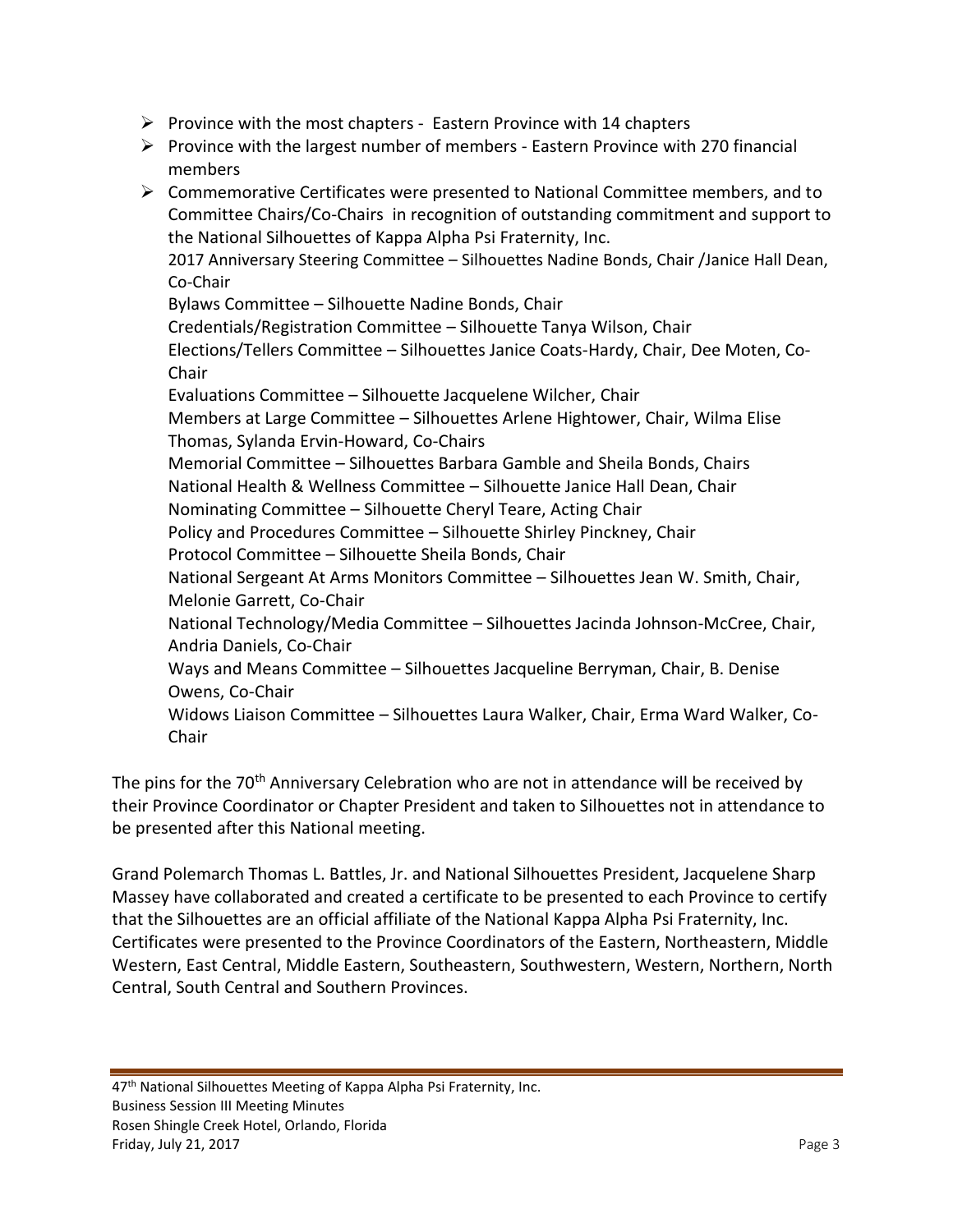## **Safe Sleep Presentation**

Health and Wellness Coordination Committee Chair, Silhouette Janice Hall Dean presented a video of all of the participants in the Safe Sleep Initiative.

## **Welcome to Philadelphia**

Silhouette Karen Dean, President of the Philadelphia Silhouettes, and her committee welcomed us to Philadelphia for the 2019 National Silhouettes Meeting with a video presentation. The 2019 Grand Chapter Meeting is scheduled for July 30 –August 4, 2019.

## **National Silhouettes Journal**

National Silhouettes Journal Editor, Dr. Chantay Walker Dillard, accompanied by her son, Chase, delivered the National Silhouettes 70th Anniversary Journal to the members. Silhouette Dillard shared that the deadline of April 1, 2017 was extended and some entries were received after that date. A few submissions were sent to an incorrect email address, which led to some entries being omitted. The omissions will be placed on the website after this meeting. Journals are to be delivered to all Diamond registered Silhouettes and all Executive Board Members.

## **Report of Balloting Results**

Silhouette Janice Coats-Hardy gave a brief overview of the election process used during this meeting. Silhouette Jacinda Johnson McCree reported the voting strength at 143 and that 3 chapters did not vote. A 2/3 vote (greater than 66%) is required for passage of the proposed by-law amendments.

The results of the proposed changes to the by-laws, as read by Silhouette Dee Moten, are as follows:

| Amendment                           | % Yes | $%$ No | Result        |
|-------------------------------------|-------|--------|---------------|
| <b>Bylaw Amendment #1</b>           | 86    | 14     | <b>Passed</b> |
| Preamble                            |       |        |               |
| <b>Bylaw Amendment #2</b>           | 87    | 13     | Passed        |
| <b>Article II Purpose</b>           |       |        |               |
| <b>Section B</b>                    |       |        |               |
| <b>Bylaw Amendment #3</b>           | 86    | 14     | <b>Passed</b> |
| <b>Article II Purpose</b>           |       |        |               |
| <b>Section C</b>                    |       |        |               |
| <b>Bylaw Amendment #4</b>           | 74    | 26     | <b>Passed</b> |
| <b>Article III National Members</b> |       |        |               |
| Section E (1)                       |       |        |               |
| <b>Bylaw Amendment #5</b>           | 73    | 27     | <b>Passed</b> |
| <b>Article III National Members</b> |       |        |               |
| Section E (2)                       |       |        |               |

47<sup>th</sup> National Silhouettes Meeting of Kappa Alpha Psi Fraternity, Inc. Business Session III Meeting Minutes Rosen Shingle Creek Hotel, Orlando, Florida Friday, July 21, 2017 **Page 4**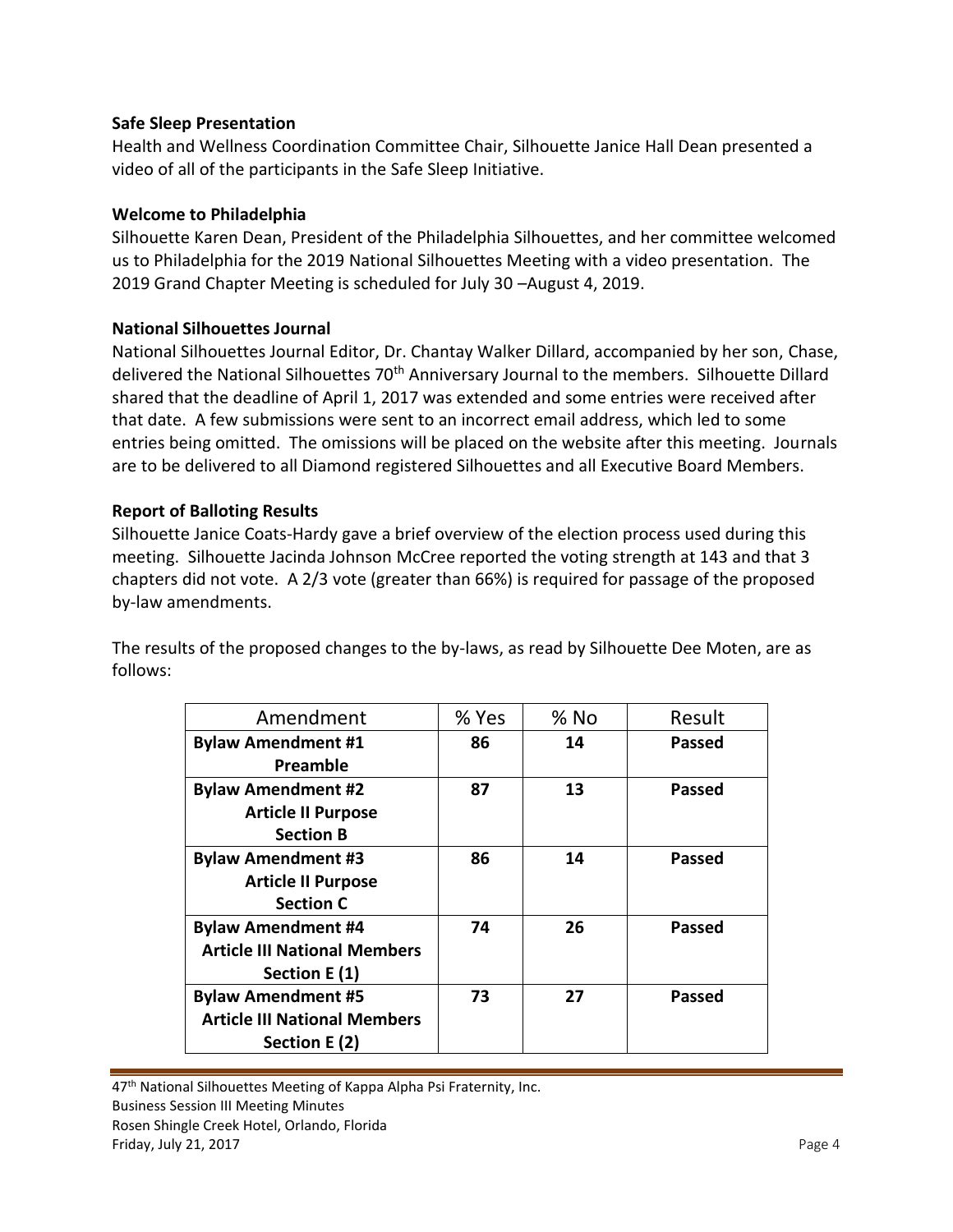| Amendment                           | % Yes | % No | Result        |
|-------------------------------------|-------|------|---------------|
| Bylaw Amendment #6                  | 51    | 49   | Failed        |
| Article IV National Leadership      |       |      |               |
| Section 2                           |       |      |               |
| <b>Bylaw Amendment #7</b>           | 54    | 46   | Failed        |
| <b>Article V Duties of Officers</b> |       |      |               |
| Section 1. A                        |       |      |               |
| Bylaw Amendment #8                  | 60    | 40   | Failed        |
| <b>Article V Duties of Officers</b> |       |      |               |
| Section 2. C                        |       |      |               |
| Bylaw Amendment #9                  | 64    | 36   | Failed        |
| <b>Article V Duties of Officers</b> |       |      |               |
| Section 2. F                        |       |      |               |
| Bylaw Amendment #10                 | 48    | 52   | Failed        |
| <b>Article V Duties of Officers</b> |       |      |               |
| Section 2. G                        |       |      |               |
| <b>Bylaw Amendment #11</b>          | 68    | 32   | <b>Passed</b> |
| <b>Article V Duties of Officers</b> |       |      |               |
| Section 2.1                         |       |      |               |
| <b>Bylaw Amendment #12</b>          | 80    | 20   | <b>Passed</b> |
| <b>Article V Duties of Officers</b> |       |      |               |
| Section 4. A                        |       |      |               |
| Bylaw Amendment #13                 | 34    | 66   | Failed        |
| <b>Article VI National Meetings</b> |       |      |               |
| Section 1. C                        |       |      |               |
| <b>Bylaw Amendment #14</b>          | 62    | 30   | Failed        |
| <b>Article VI National Meetings</b> |       |      |               |
| Section 2                           |       |      |               |
| Bylaw Amendment #15                 | 49    | 51   | Failed        |
| <b>Article VII Executive Board</b>  |       |      |               |
| Section 1                           |       |      |               |
| <b>Bylaw Amendment #16</b>          | 70    | 30   | <b>Passed</b> |
| <b>Article VIII Committees</b>      |       |      |               |
| <b>Section 2</b>                    |       |      |               |
| Bylaw Amendment #17                 | 51    | 49   | Failed        |
| Article VIII                        |       |      |               |
| Section 3                           |       |      |               |
| <b>Bylaw Amendment #18</b>          | 57    | 43   | Failed        |
| <b>Article VII</b>                  |       |      |               |
| Section 4                           |       |      |               |

47<sup>th</sup> National Silhouettes Meeting of Kappa Alpha Psi Fraternity, Inc. Business Session III Meeting Minutes Rosen Shingle Creek Hotel, Orlando, Florida Friday, July 21, 2017 2017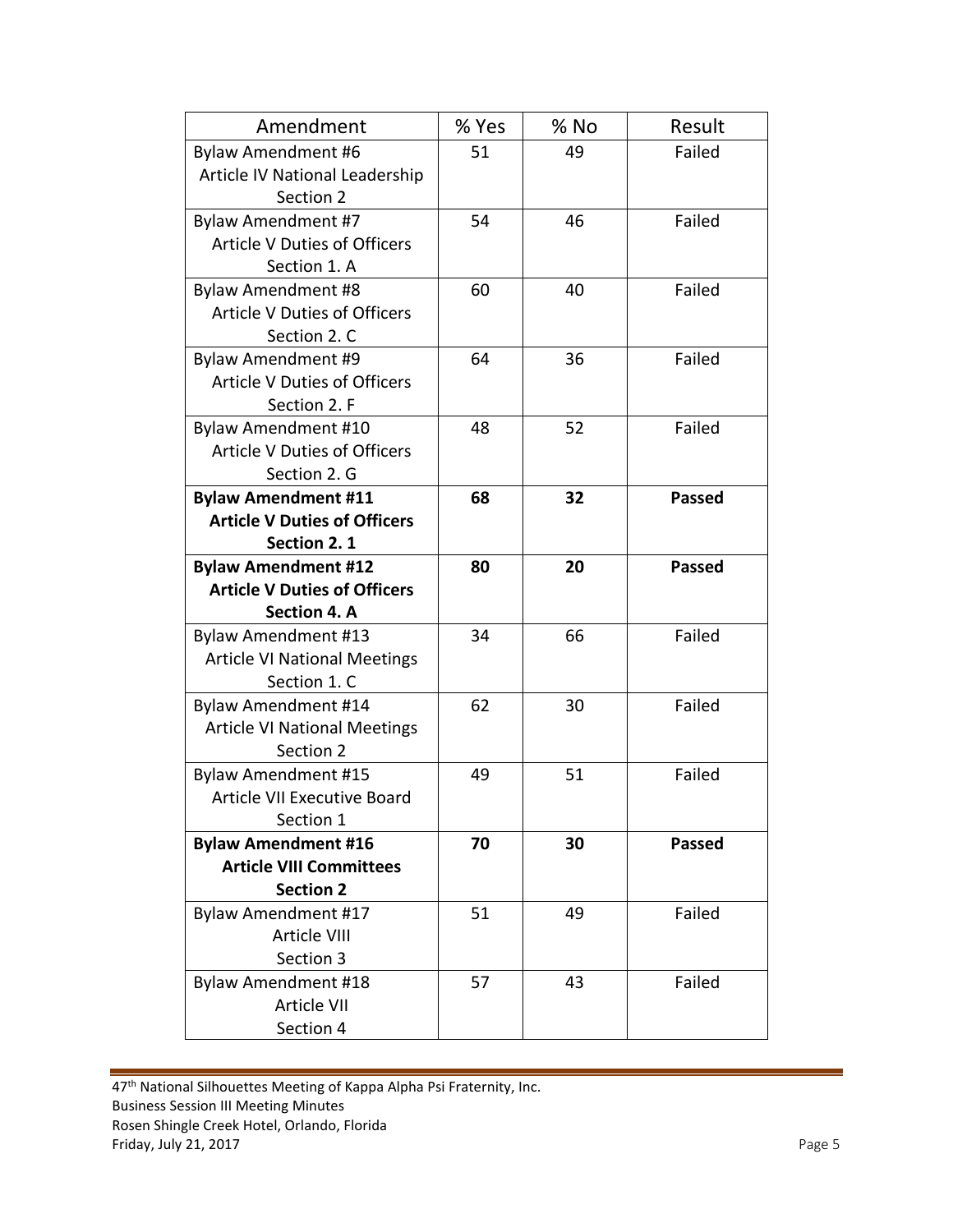During the meeting, an Emergency Alarm was sounded throughout the facility after the reading of the results of Amendment #18. All attendees were ushered out of the building and the meeting was on hiatus for 10 minutes.

The meeting resumed and Silhouette Moten continued with the reading of the results of Amendment #19

| Amendment                  | % Yes | $%$ No | Result |
|----------------------------|-------|--------|--------|
| Bylaw Amendment #19        | 57    | 43     | Failed |
| <b>Article IX Finances</b> |       |        |        |
| Section 2. A               |       |        |        |
| <b>Bylaw Amendment #20</b> | 41    | 59     | Failed |
| <b>Article IX Finances</b> |       |        |        |
| Section 2. B               |       |        |        |
| <b>Bylaw Amendment #21</b> | 47    | 53     | Failed |
| <b>Article IX Finances</b> |       |        |        |
| Section 2. C               |       |        |        |

President Massey reminded the assembled body that the next administration would review the Bylaws amendments. There may be instances where a conflict is noted and it would be the responsibility of the new administration to correct those errors when noted.

To encouraged the candidates, Silhouette Coats-Hardy recited a part of the poem Be The Best of Whatever You Are by Douglas Malloch, with a few personal embellishments:

> "We can't all be captains, we've got to be crew, There's something for all of us here. There's big work to do and there's lesser to do, And the task we must do is the near.

If you can't be a highway then just be a trail, If you can't be the sun be a star; It isn't by size that you win or you fail-- Be the best *Silhouette* where you are!"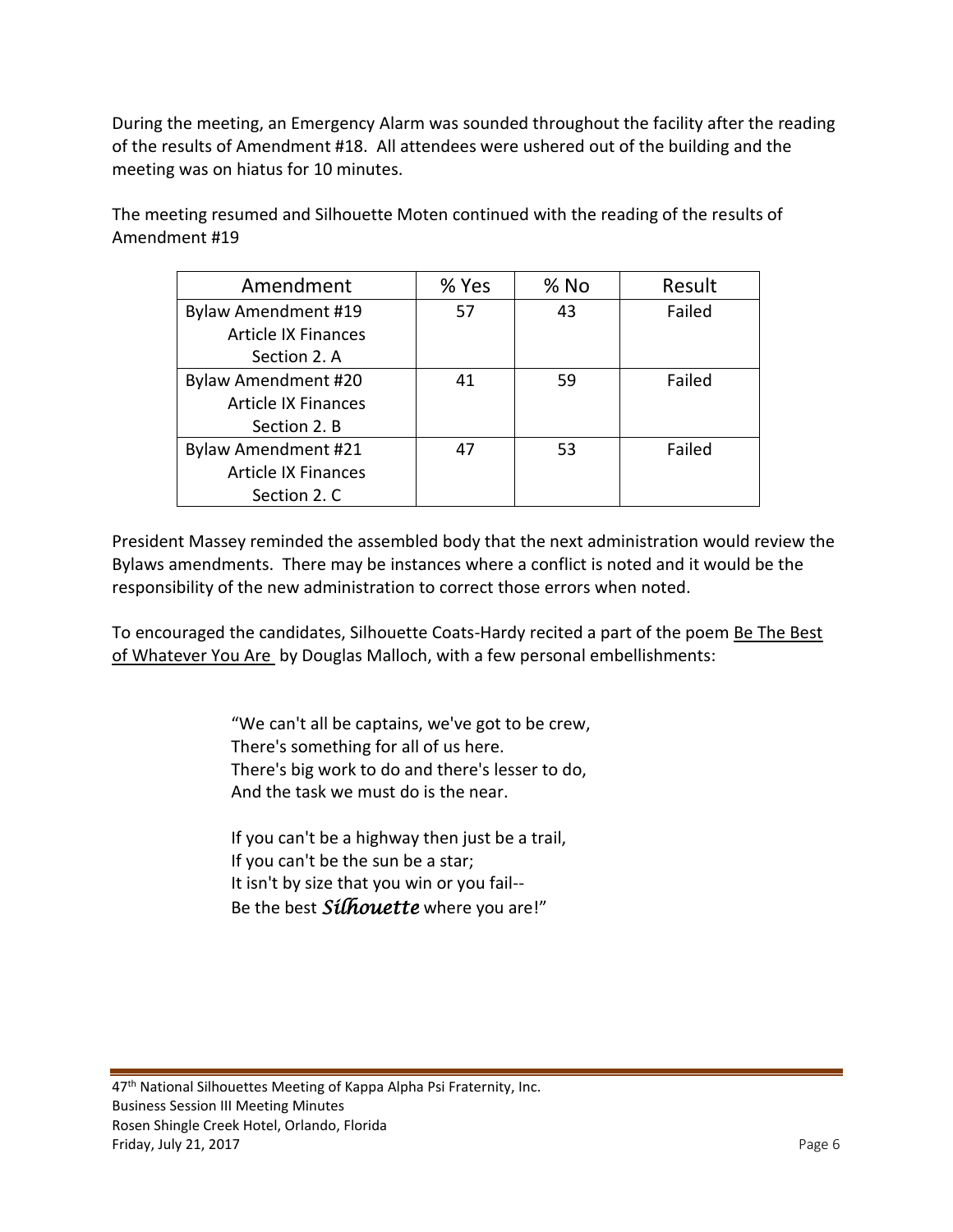| Office                                            | Candidate               | Number of Votes |
|---------------------------------------------------|-------------------------|-----------------|
| Nominations Committee Member - 4-year term        | <b>Andria Daniels</b>   | 97              |
| Nominations Committee Member - 4-year term        | <b>Sheila Bonds</b>     | 91              |
| Nominations Committee Member - 2-year term        | <b>Audrey Bennett</b>   | 83              |
| Nominations Committee Member - 2-year term        | <b>Joan Crutchfield</b> | 79              |
| Nominations Committee Member - 2-year term        | <b>Evelyn Storrs</b>    | 77              |
| <b>National Silhouettes Chaplain</b>              | <b>Treva Pettis</b>     | 141             |
| <b>National Silhouettes Financial Secretary</b>   | Kathie F. Marsh         | 137             |
| National Silhouettes Second Vice President        | Anita McCollum Shelton  | 61              |
| <b>National Silhouettes Second Vice President</b> | <b>Shirley Pinckney</b> | 82              |
| <b>National Silhouettes President</b>             | Jacqueline Berryman     | 61              |
| <b>National Silhouettes President</b>             | <b>Janice Hall Dean</b> | 82              |

Silhouette Coats-Hardy announced the results of the election of officers.

President Massey declared the official announcement of the 2017 National Silhouettes Election of Officers:

Andria Daniels, National Silhouettes Nominations 4- Year Term Committee Member Sheila Bonds, National Silhouettes Nominations 4-Year Term Committee Member Audrey Bennett, National Silhouettes Nominations 2-Year Term Committee Member Joan Crutchfield, National Silhouettes Nominations 2-Year Term Committee Member Evelyn Storrs, National Silhouettes Nominations 2-Year Term Committee Member Treva Pettis, National Silhouettes Chaplain Kathie F. Marsh, National Silhouettes Financial Secretary Shirley Pinckney, National Silhouettes Second Vice President Janice Hall Dean, National Silhouettes President

# **Installation of Officers**

National Silhouettes Chaplain Barbara Gamble read the "Silhouette Prayer" prior to the installation of the new officers. National Silhouettes President Jacquelene Massey installed each officer with the Oath of Office for their respective office.

Andria Daniels, National Silhouettes Nominations 4- Year Term Committee Member Sheila Bonds, National Silhouettes Nominations 4-Year Term Committee Member Audrey Bennett, National Silhouettes Nominations 2-Year Term Committee Member Joan Crutchfield, National Silhouettes Nominations 2-Year Term Committee Member Evelyn Storrs, National Silhouettes Nominations 2-Year Term Committee Member Treva Pettis, National Silhouettes Chaplain (2017-2021) Kathie F. Marsh, National Silhouettes Financial Secretary (2017-2021) Shirley Pinckney, National Silhouettes Second Vice President (2017-2021) Janice Hall Dean, National Silhouettes President (2017-2021)